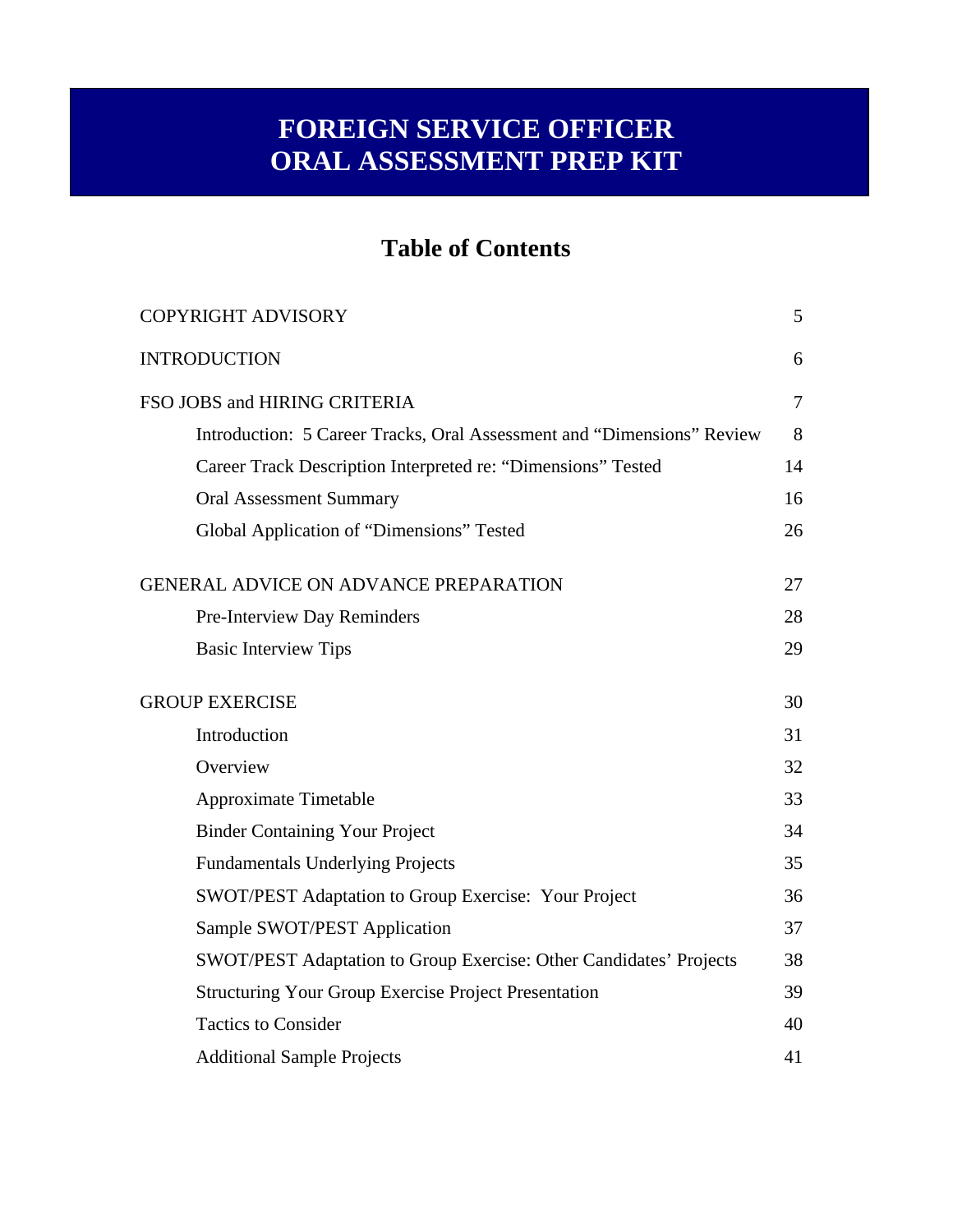| <b>STRUCTURED INTERVIEW</b>                                         | 43 |
|---------------------------------------------------------------------|----|
| Introduction                                                        | 44 |
| Room Layout Relevance to Questioning/Eye Contact                    | 45 |
| <b>Structured Interview: Experience and Motivation Component</b>    | 46 |
| Sample "Statement of Interest" Form                                 | 47 |
| Developing Your Personal Answer to "Why Hire You?"                  | 48 |
| Developing Your Personal Answer to a "Career Track" Question        | 49 |
| Structured Interview: Hypothetical Scenarios Component              | 50 |
| Introduction                                                        | 51 |
| <b>Situational Question/Answer Process</b>                          | 52 |
| Visual "Net Out" of Response Structure                              | 53 |
| Workplace "Culture" Informing Structured Interview Scenarios & Case |    |
| <b>Management Exercise</b>                                          | 54 |
| Levels of Responsibility in Situational Questions Hierarchy         | 56 |
| Situational Questions: Non-Variables & Variables                    | 57 |
| Situational Question Variables: Key Considerations to Analyze       | 58 |
| Situational Questions - Tips to Handle Types                        | 59 |
| <b>Situational Questions: Tactics Re-Cap</b>                        | 60 |
| <b>Sample Situational Questions</b>                                 | 61 |
| Example Scenario #1                                                 | 62 |
| Example Scenario #2                                                 | 63 |
| Example Scenario #3                                                 | 64 |
| Example Scenario #4                                                 | 65 |
| Example Scenario #5                                                 | 66 |
| Example Scenario #6                                                 | 67 |
| Example Scenario #7                                                 | 68 |
| Example Scenario #8                                                 | 69 |